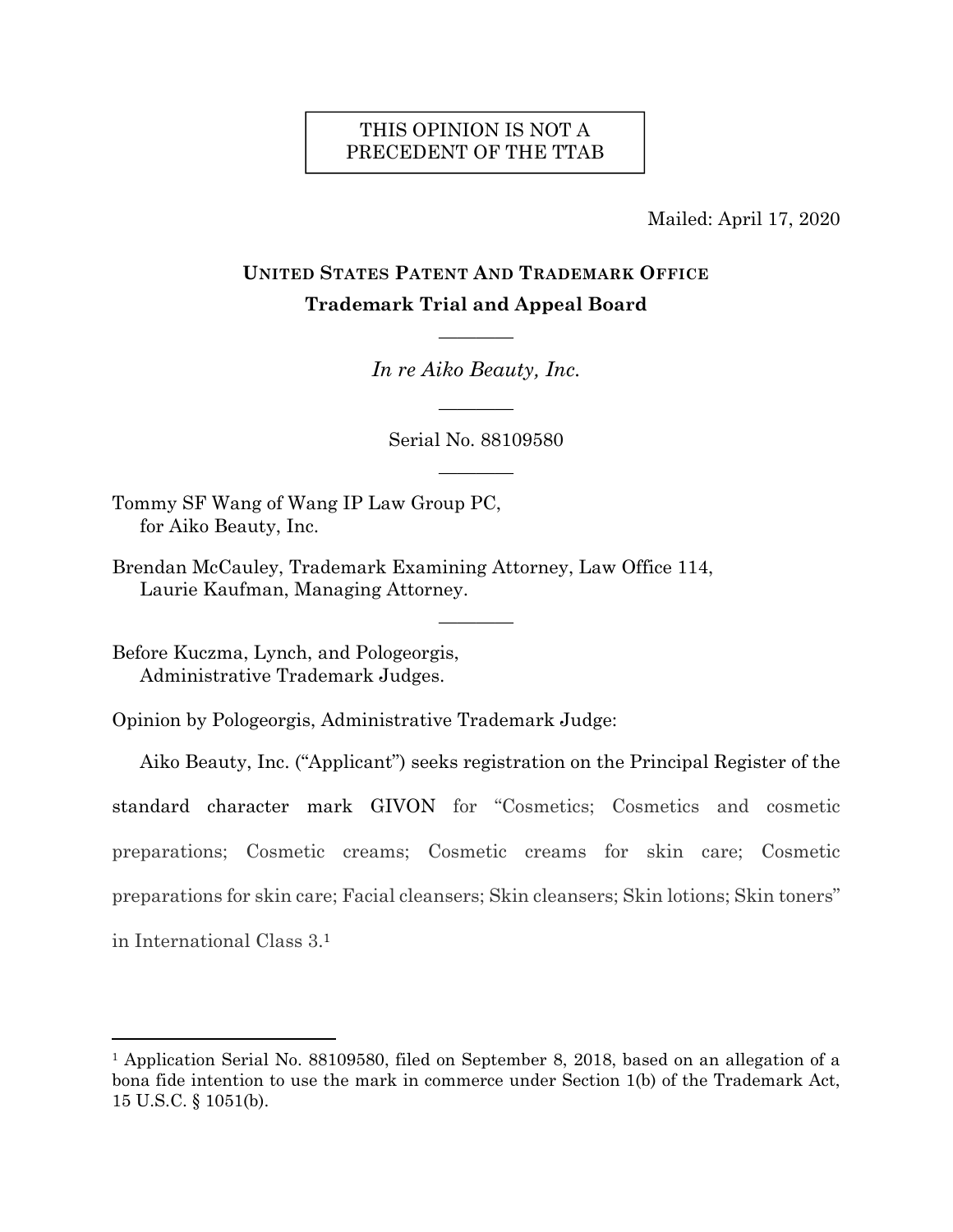The Trademark Examining Attorney refused registration of Applicant's mark under Section 2(d) of the Trademark Act, 15 U.S.C. § 1052(d), on the ground of

டு likelihood of confusion with the registered mark  $GIVONI$  for "Make-up" in International Class 3.2

When the refusal was made final, Applicant appealed and requested reconsideration. When the request for reconsideration was denied, this appeal resumed. Both Applicant and the Examining Attorney filed briefs. For the reasons explained below, we affirm the refusal to register.3

## **I. Likelihood of Confusion**

1

Our determination under Section 2(d) is based on an analysis of all probative facts in evidence that are relevant to the factors bearing on the issue of likelihood of confusion. *In re E. I. du Pont de Nemours & Co.,* 476 F.2d 1357, 177 USPQ 563, 567 (CCPA 1973) ("*DuPont*"); *see also In re Majestic Distilling Co.,* 315 F.3d 1311, 65 USPQ2d 1201, 1203 (Fed. Cir. 2003). We have considered each *DuPont* factor for which there is evidence and argument of record. *See In re Guild Mortg. Co.*, 912 F.3d 1376, 129 USPQ2d 1160, 1162-63 (Fed. Cir. 2019). Varying weights may be assigned to each *DuPont* factor depending on the evidence presented. *See Citigroup Inc. v.* 

<sup>2</sup> Registration No. 5598916, issued on November 6, 2018. The registration includes the following description of the mark: "The mark consists of the stylized 'GIVONI' with two 'G's intertwined above." Additionally, the registration has a translation statement that reads as follows: "The wording 'GIVONI' or it's [sic] mark of two intertwined 'G's has no meaning in a foreign language."

<sup>3</sup> The TTABVUE and Trademark Status & Document Retrieval ("TSDR") citations refer to the docket and electronic file database for the involved application. All citations to the TSDR database are to the downloadable .PDF version of the documents.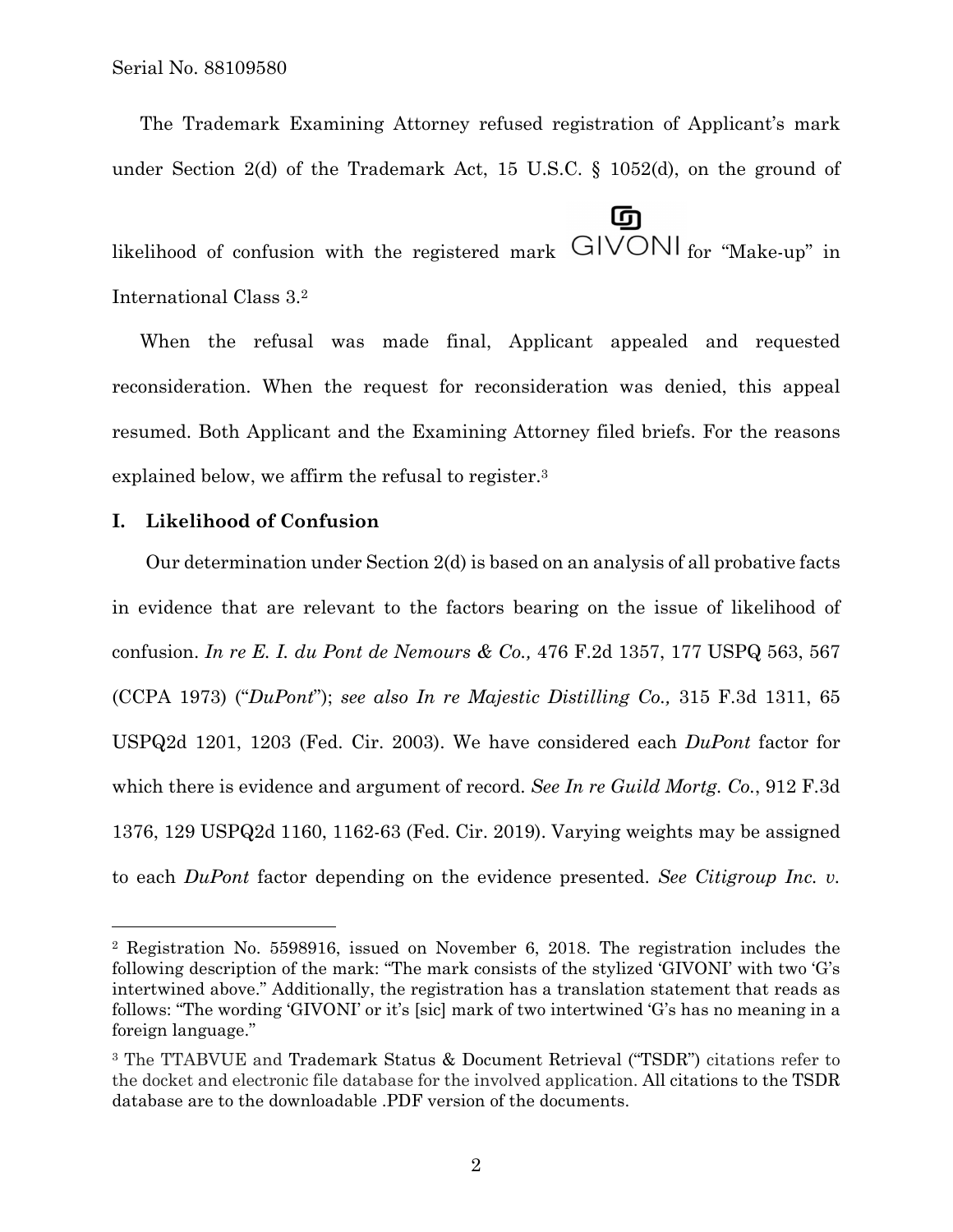*Capital City Bank Grp. Inc.,* 637 F.3d 1344, 98 USPQ2d 1253, 1261 (Fed. Cir. 2011); *In re Shell Oil Co.*, 992 F.2d 1204, 26 USPQ2d 1687, 1688 (Fed. Cir. 1993) ("[T]he various evidentiary factors may play more or less weighty roles in any particular determination.").

In any likelihood of confusion analysis, however, two key considerations are the similarities between the marks and the similarities between the goods or services. *See In re Chatam Int'l Inc*., 380 F.3d 1340, 71 USPQ2d 1944, 1945-46 (Fed. Cir. 2004)*; Federated Foods, Inc. v. Fort Howard Paper Co.,* 544 F.2d 1098, 192 USPQ 24, 29 (CCPA 1976) ("The fundamental inquiry mandated by  $\S 2(d)$  goes to the cumulative effect of differences in the essential characteristics of the goods and differences in the marks."); *see also In re i.am.symbolic, LLC,* 866 F.3d 1315, 123 USPQ2d 1744, 1747 (Fed. Cir. 2017) ("The likelihood of confusion analysis considers all *DuPont* factors for which there is record evidence but 'may focus ... on dispositive factors, such as similarity of the marks and relatedness of the goods.'") (quoting *Herbko Int'l, Inc. v. Kappa Books, Inc.*, 308 F.3d 1156, 64 USPQ2d 1375, 1380 (Fed. Cir. 2002)).

### **A. Similarity of the Goods**

We initially turn to the comparison of the goods under the second *DuPont* factor. In making our determination regarding the relatedness of the goods, we must look to the goods as identified in Applicant's application and the cited registration. *See Stone Lion Capital Partners, LP v. Lion Capital LLP*, 746 F.3d 1317, 110 USPQ2d 1157, 1162 (Fed. Cir. 2014) (quoting *Octocom Sys., Inc. v. Hous. Computs. Servs. Inc.*, 918 F.2d 937, 16 USPQ2d 1783, 1787 (Fed. Cir. 1990) ("The authority is legion that the question of registrability of an applicant's mark must be decided on the basis of the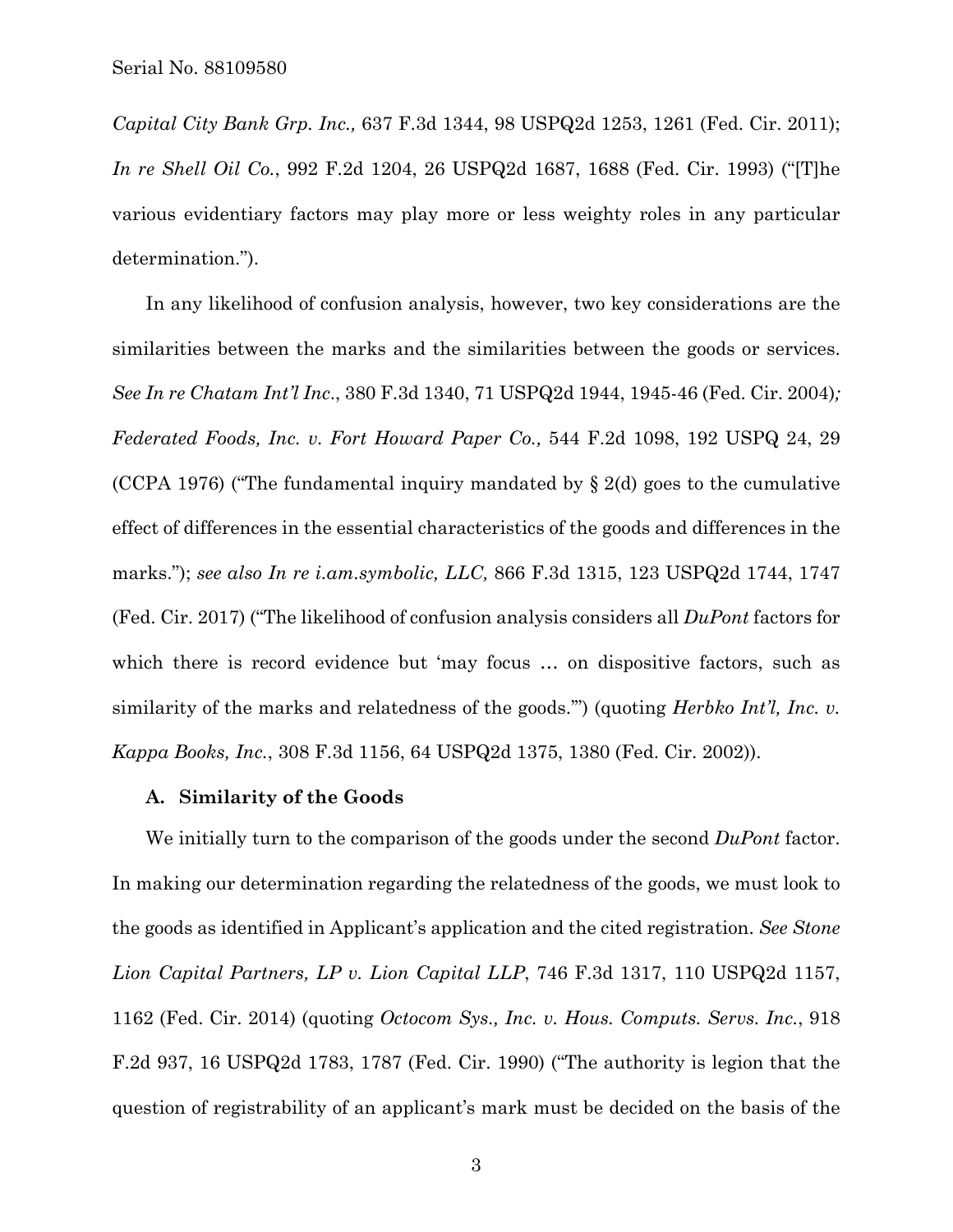Serial No. 88109580

identification of goods set forth in the application regardless of what the record may reveal as to the particular nature of an applicant's goods, the particular channels of trade or the class of purchasers to which the sales of goods are directed.")); *see also In re Giovanni Food Co.*, 97 USPQ2d 1990, 1991 (TTAB 2011).

Moreover, registration must be refused in a particular class if Applicant's mark for any of its identified goods in that class is likely to cause confusion with the Registrant's mark for any of its identified goods. *See SquirtCo v. Tomy Corp*., 697 F.2d 1038, 216 USPQ 937, 938-39 (Fed. Cir. 1983) (holding that a single good from among several may sustain a finding of likelihood of confusion); *Tuxedo Monopoly, Inc. v. Gen. Mills Fun Grp*., 648 F.2d 1335, 209 USPQ 986, 988 (CCPA 1981) (likelihood of confusion must be found if there is likely to be confusion with respect to any item that comes within the identification of goods or services in the application).

Applicant's goods include "cosmetics." Registrant's goods are identified as "makeup." The record includes the dictionary definition of the term "makeup" which is defined as "cosmetics applied to the face to improve or change your appearance."4 Thus, Applicant's broadly worded "cosmetics" encompass and are legally identical to Registrant's "make-up."

Applicant argues that the goods are different. Specifically, Applicant maintains that its skin care products are used to alleviate dry skin and reduce the appearance of fine lines and wrinkles.5 In contrast, Applicant contends that Registrant's goods

<sup>4</sup> November 9, 2018 Office Action, TSDR pp. 15-16.

<sup>5</sup> Applicant's Appeal Brief, p. 10, 4 TTABVUE 11.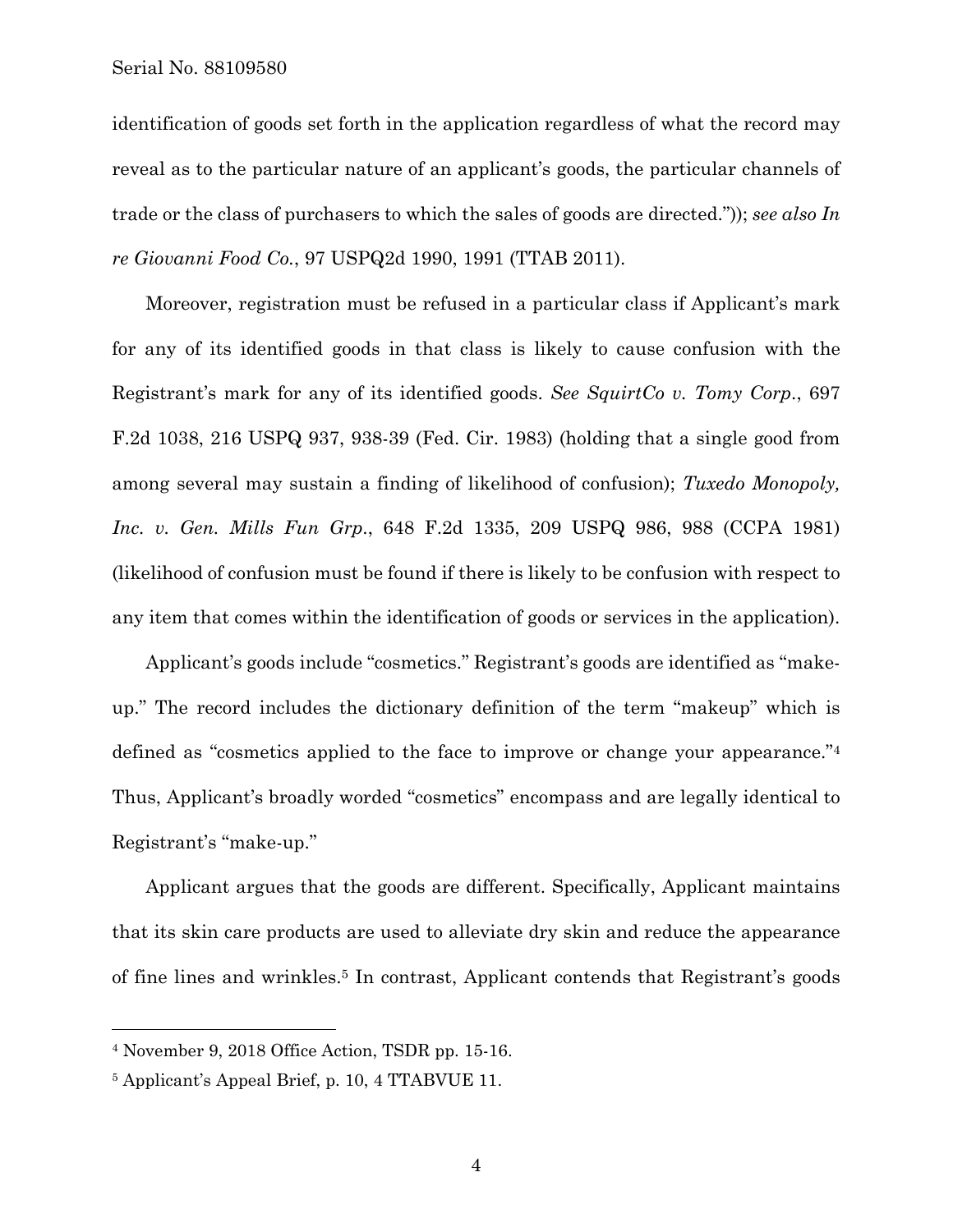Serial No. 88109580

are exclusively makeup brushes.6 In support of its argument, Applicant has submitted photographs of its skin care products, as well as screenshots from Applicant's and Registrant's websites.7

The purported restrictions identified by Applicant, however, do not appear in the identification of goods in Applicant's involved application or the cited registration. As noted above, the question of likelihood of confusion is determined based on the description of goods in the application and registration at issue, not on extrinsic evidence of actual use. *See Stone Lion Capital Partners, LP*, 110 USPQ2d at 1162; TRADEMARK MANUAL OF EXAMINING PROCEDURE ("TMEP") § 1207.01(a)(iii) (October 2018) ("An applicant may not restrict the scope of its goods and/or the scope of the goods covered in the registration by extrinsic argument or evidence ….".). Here, there are no restrictions to the goods in the involved application or the cited registration, and neither Applicant's statements in its brief nor the extrinsic evidence of actual use submitted by Applicant limits the scope or nature of the goods for purposes of our likelihood of confusion analysis. Therefore, Applicant's argument is unavailing.

Because we find that the identification of goods recited in Applicant's involved application and the cited registration contain no limitations, Applicant's "cosmetics" are presumed to encompass all types of cosmetics, including Registrant's "make-up." *See, e.g., In re Hughes Furniture Indus., Inc*., 114 USPQ2d 1134, 1137 (TTAB 2015) ("Applicant's broadly worded identification of 'furniture' necessarily encompasses

 $6$   $Id.$ 

<sup>7</sup> March 29, 2019 Response to Office Action, TSDR pp. 11-16 and 25-32; September 27, 2019 Request for Reconsideration, TSDR pp. 18-19.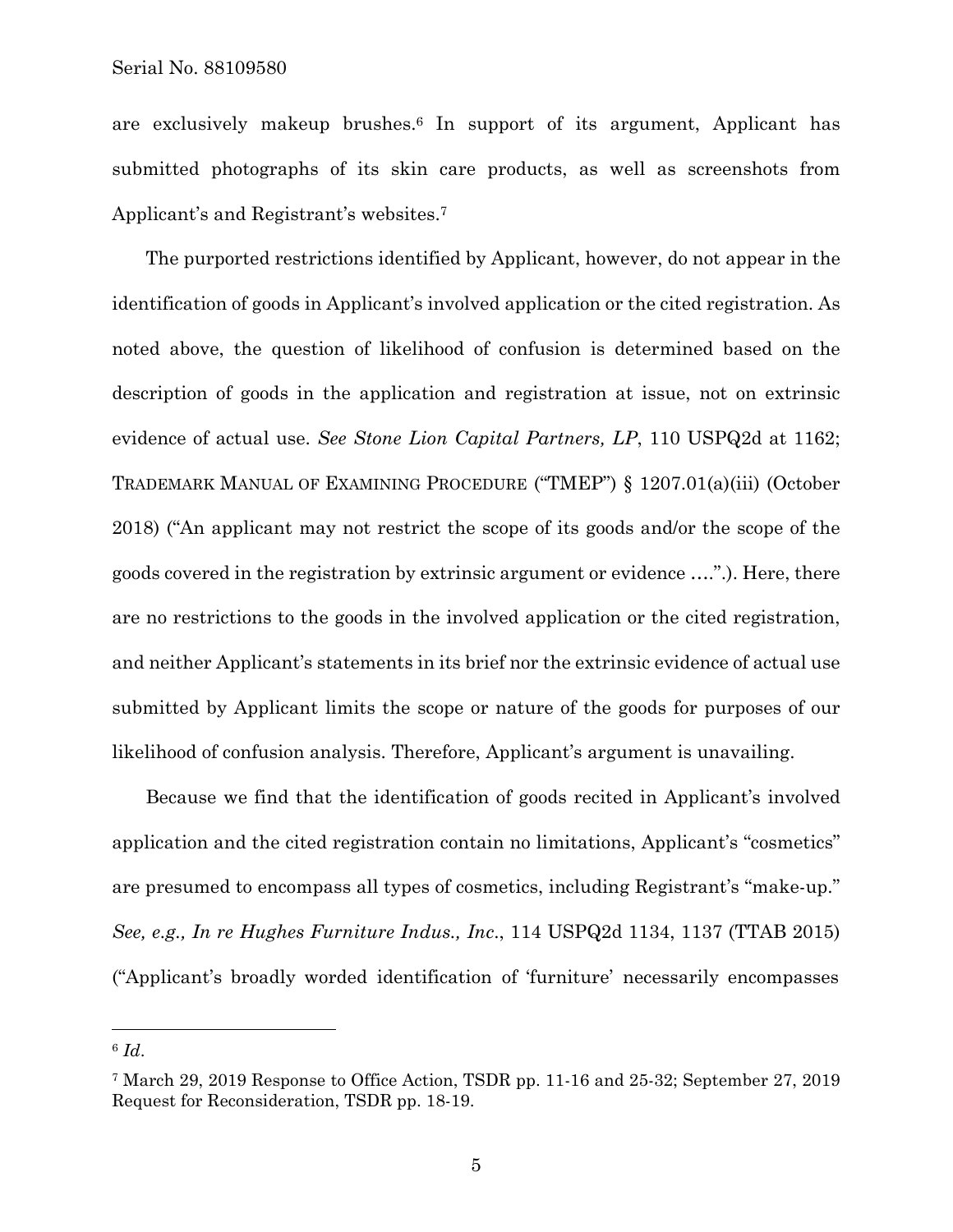Registrant's narrowly identified 'residential and commercial furniture.'"); *In re Linkvest S.A.*, 24 USPQ2d 1716, 1716 (TTAB 1992). As such, the goods are legally identical in part.

Thus, the second *DuPont* factor strongly favors a finding of likelihood of confusion.

# **B. Similarity of Trade Channels and Classes of Purchasers**

Next we consider established, likely-to-continue channels of trade, the third *DuPont* factor. Because we have found that Applicant's and Registrant's goods are legally identical in part, we must presume that these goods travel through the same channels of trade and are offered to the same or overlapping classes of purchasers. *In re Viterra Inc.*, 671 F.3d 1358, 101 USPQ2d 1905, 1908 (Fed. Cir. 2012) (finding Board entitled to rely on this legal presumption in determining likelihood of confusion); *In re Yawata Iron & Steel Co.*, 403 F.2d 752, 159 USPQ 721, 723 (CCPA 1968) (where there are legally identical goods, the channels of trade and classes of purchasers are considered to be the same).

Thus, the third *DuPont* factor also weighs in favor of finding a likelihood of confusion.

#### **C. Similarity of the Marks**

We next consider the similarity or dissimilarity of the marks in their entireties as to appearance, sound, connotation and commercial impression. *See Palm Bay Imps., Inc. v. Veuve Clicquot Ponsardin Maison Fondee En 1772*, 369 F.3d 1369, 73 USPQ2d 1689, 1691 (Fed. Cir. 2005). "The proper test is not a side-by-side comparison of the marks, but instead whether the marks are sufficiently similar in terms of their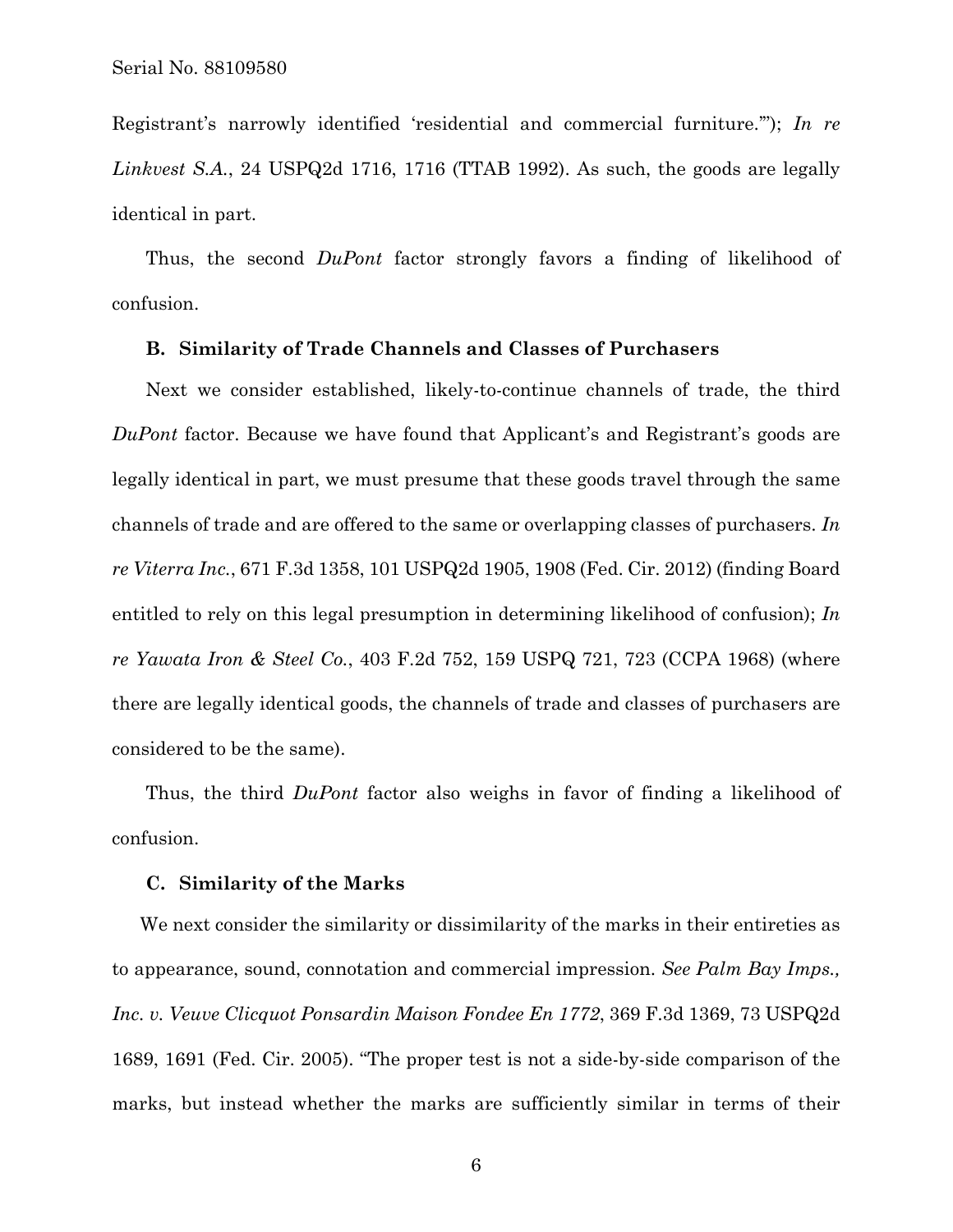Serial No. 88109580

commercial impression such that persons who encounter the marks would be likely to assume a connection between the parties." *In re i.am.symbolic, LLC*, 123 USPQ2d at 1748 (quoting *Coach Servs. Inc. v. Triumph Learning LLC*, 668 F.3d 1356, 101 USPQ2d 1713, 1721 (Fed. Cir. 2012) (internal quotation marks omitted)). The focus is on the recollection of the average purchaser, who normally retains a general rather than a specific impression of trademarks. *See Mini Melts, Inc. v. Reckitt Benckiser LLC,* 118 USPQ2d 1464, 1470 (TTAB 2016); *In re Mr. Recipe, LLC*, 118 USPQ2d 1084, 1089 (TTAB 2016); *Sealed Air Corp. v. Scott Paper Co.,* 190 USPQ 106 (TTAB 1975). Moreover, where, as here, the goods at issue are in-part legally identical, the degree of similarity between the marks necessary to find a likelihood of confusion declines*. In re Viterra*, 101 USPQ2d at 1908; *In re Mighty Leaf Tea*, 601 F.3d 1342, 94 USPQ2d 1257, 1260 (Fed. Cir. 2010); *In re Max Capital Grp., Ltd.*, 93 USPQ2d 1243, 1248 (TTAB 2010).

### <u>ග</u>

Applicant's mark is GIVON and the cited mark is  $GIVON!$ . In challenging the refusal, Applicant maintains that its applied-for mark is distinct from the cited mark visually, aurally and in overall commercial impression.8 Specifically, Applicant contends that its mark features the single term "GIVON" in plain text with no design elements.9 In contrast, Applicant maintains that Registrant's mark consists of the stylized letters "GG" that are intertwined in bold and prominently displayed above

 $\overline{a}$ 

<sup>8</sup> Applicant's Appeal Brief, p. 7-9, 4 TTABVUE 8-10.

<sup>9</sup> *Id*. at p. 8, 4 TTABVUE 9.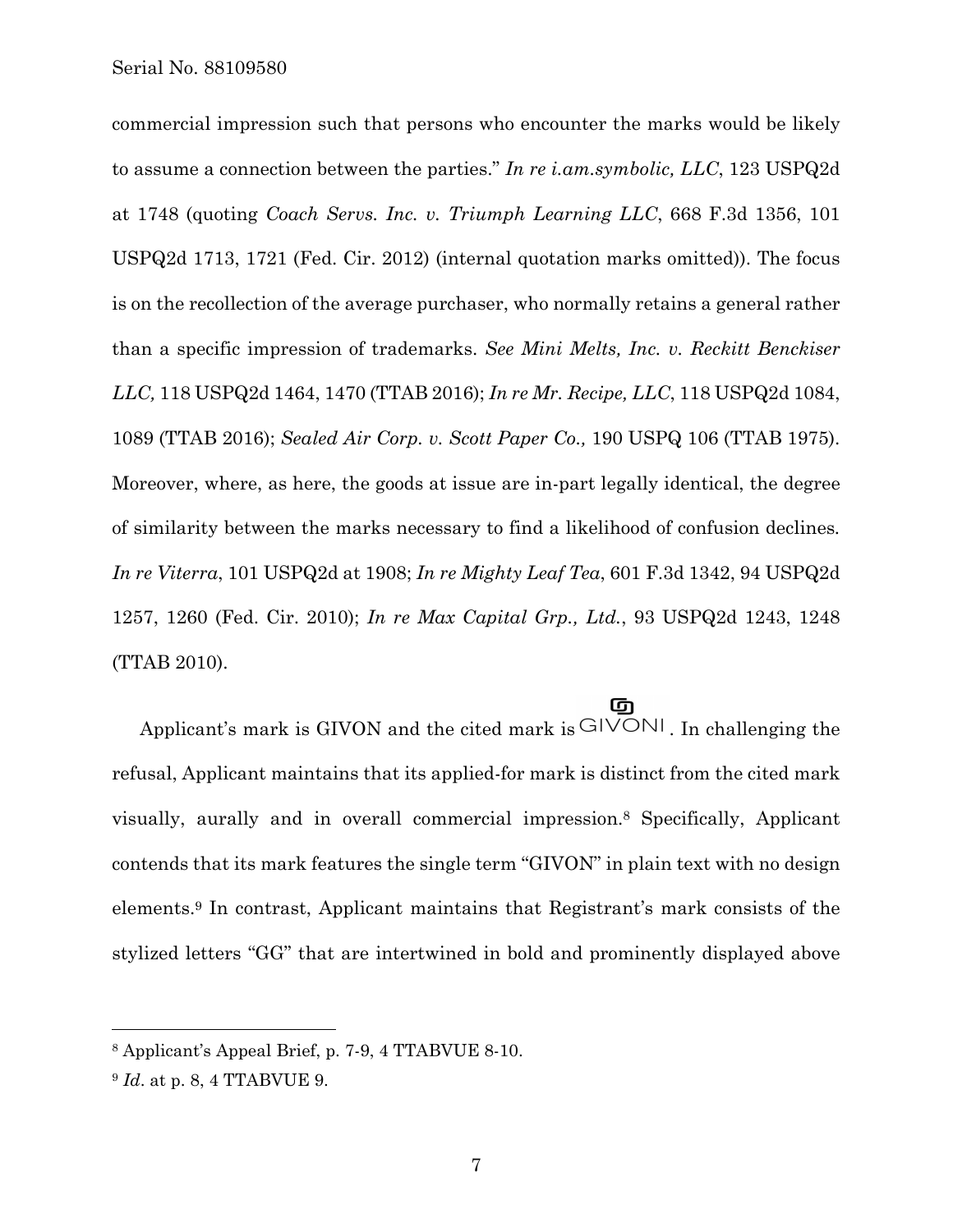the stylized text "GIVONI."10 Applicant further argues that although both Applicant's mark and the cited mark contain the lettering "GIVON," Registrant's mark contains additional wording that signify key visual differences between the marks in their entireties.11

With regard to pronunciation, Applicant maintains that the marks at issue differ aurally because Applicant's and Registrant's marks are composed of different words and Applicant's mark does not contain the interlocking letters "GG" nor the letter "I" at the end of the mark. Given these clear visual and aural differences between the marks, Applicant concludes that confusion is unlikely to occur.

Finally, Applicant contends that Registrant has abandoned its mark.12 In support of its contention, Applicant submitted purported screenshots from a Google search indicating that "No information is available for this page" and from Registrant's website which states that "[t]his store is currently unavailable due to maintenance."<sup>13</sup>

We find Applicant's arguments unpersuasive. The entirety of Applicant's mark is nearly identical to the GIVONI portion of the cited mark which, as discussed below, we find to be the dominant element of the cited mark. The only difference between

<sup>10</sup> *Id*.

<sup>11</sup> *Id*.

<sup>12</sup> *Id*. at p. 13, 4 TTABVUE 14.

<sup>13</sup> September 27, 2019 Request for Reconsideration, TSDR pp. 24-26. Interestingly, Applicant was able to submit screenshots from Registrant's website to support its argument that Registrant's goods are limited to makeup brushes but now claims that the website is unavailable. We assume that when Applicant accessed Registrant's website to obtain evidence of the purported nature of Registrant's goods, the website was available at such time.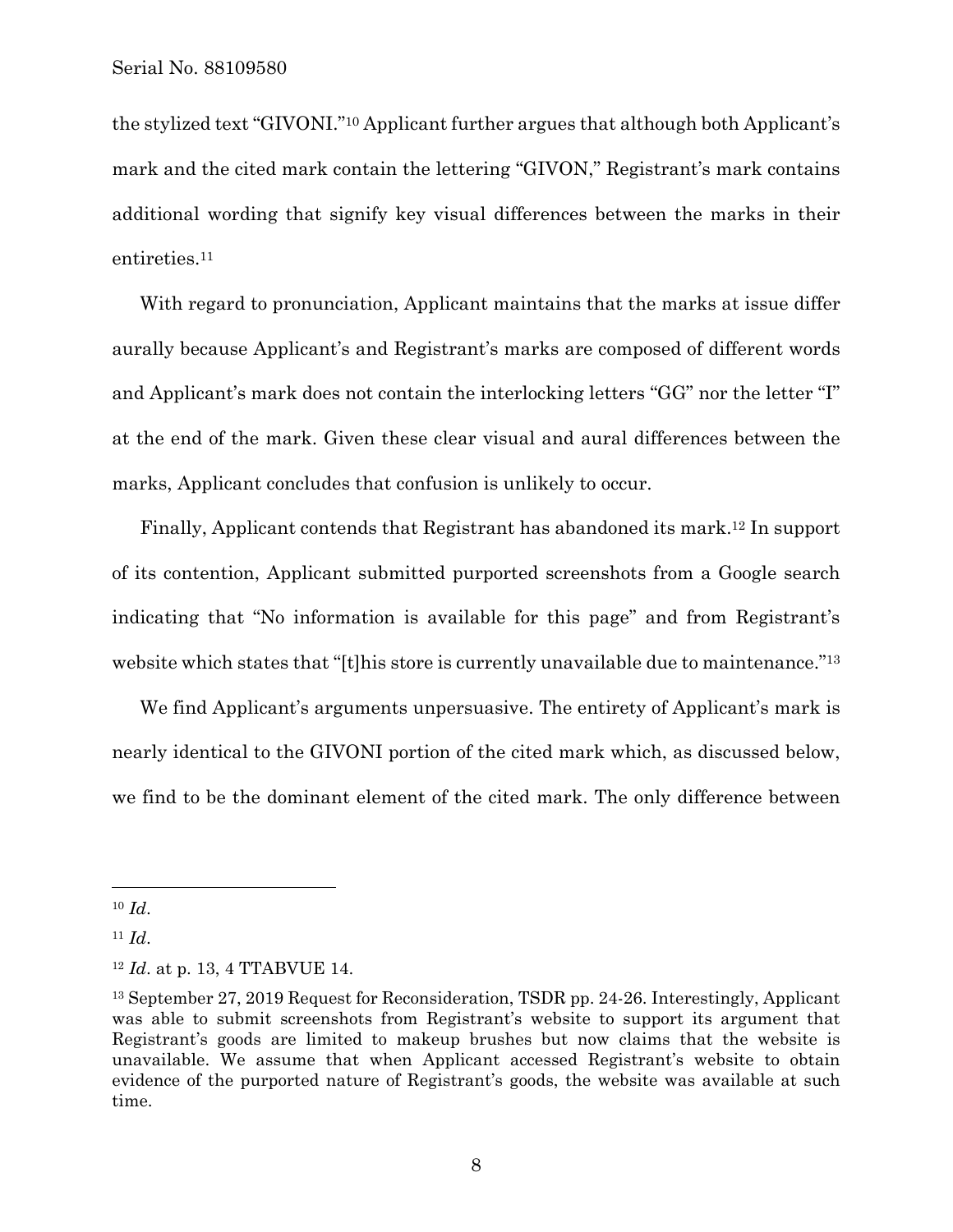Applicant's GIVON mark and the GIVONI component of the cited mark is the addition of the letter "I" at the end of the term GIVONI in Registrant's mark. The inclusion of the letter "I" at the end of the term GIVONI in the cited mark may cause the marks to be somewhat dissimilar in sound. However, as noted above, the average purchaser retains a general rather than a specific impression of trademarks. As such, while GIVON and GIVONI may not be pronounced in the identical manner, they are nonetheless aurally similar.

Moreover, although the description of the mark in the cited registration provides that the mark includes two intertwining letter "G"s, we find that relevant consumers, upon viewing the cited mark in its entirety, would not observe this portion of the cited mark as described in the registration but instead would view this component as a decorative design element. We note that even Applicant refers to this portion of the cited mark as a design element.14 That being said, we find that while the construed design element is a visually significant feature of Registrant's mark, we nonetheless find that it is entitled to somewhat lesser weight in assessing the cited mark's commercial impression. As such, we find that the dominant source-indicating feature of the composite cited mark is the wording GIVONI, for the following reasons.

In word and design marks such as Registrant's mark, the words are normally accorded greater weight because they are likely to make a greater impression upon purchasers, to be remembered by them, and to be used by them to request the goods. *See In re Viterra, Inc.*, 101 USPQ2d at 1911 (citing *CBS Inc. v. Morrow*, 708 F.2d

 $\overline{a}$ 

<sup>14</sup> Applicant's Appeal Brief, pp. 4, 7 and 8, 4 TTABVUE 5 and 8-9.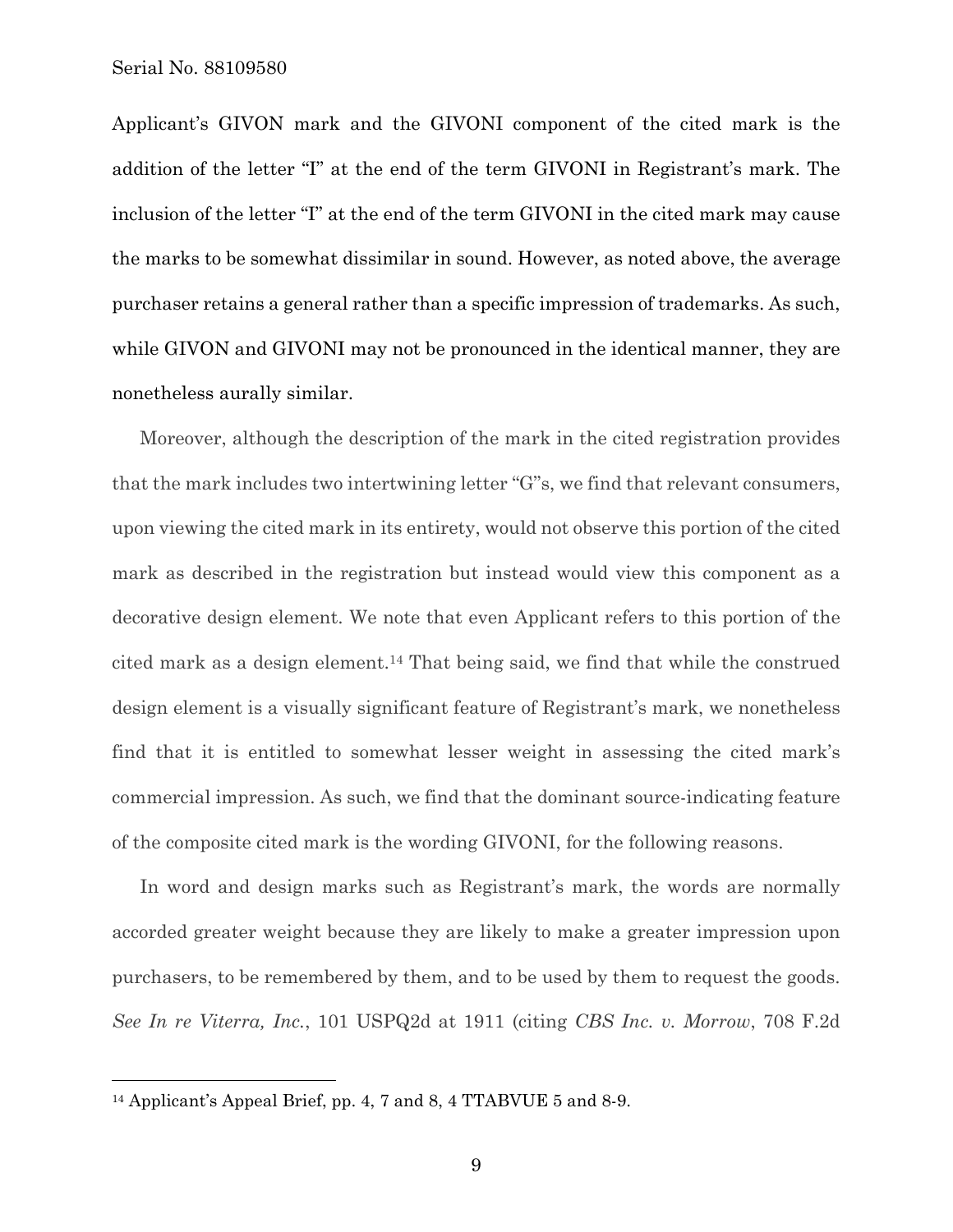1579, 218 USPQ 198, 200 (Fed. Cir. 1983)). Additionally, it is the word portion of Registrant's mark, not the design, that would be articulated when discussing or calling for Registrant's goods. Also, the design element appears smaller than the wording GIVONI in the cited mark, causing consumers to focus more on the term GIVONI instead of the design component.

Further, Applicant's involved mark is in standard characters. A mark in typed or standard characters may be displayed in any lettering style; the rights reside in the wording or other literal element and not in any particular display or rendition. *See In re Viterra Inc.*, 101 USPQ2d at 1909; *In re Mighty Leaf Tea*, 94 USPQ2d at 1260; TMEP §1207.01(c)(iii). Thus, a mark presented in stylized characters and/or with a design element generally will not avoid likelihood of confusion with a similar mark in typed or standard characters because the word portion could be presented in the same manner of display. *See, e.g.*, *In re Viterra Inc.*, 101 USPQ2d at 1909; *Squirtco v. Tomy Corp.*, 216 USPQ at 939 (stating that "the argument concerning a difference in type style is not viable where one party asserts rights in no particular display"). Accordingly, in this case Applicant's mark could be displayed in any stylization, including one identical to cited mark. As a result, the stylization of the cited mark does not overcome the similarity between the marks.

Moreover, there is no explicit rule that marks are automatically similar where the entirety of the junior mark is incorporated in the cited mark. However, where, as here, there is no evidence of record to demonstrate that the cited mark is either conceptually or commercially weak, and, therefore, is entitled to the normal scope of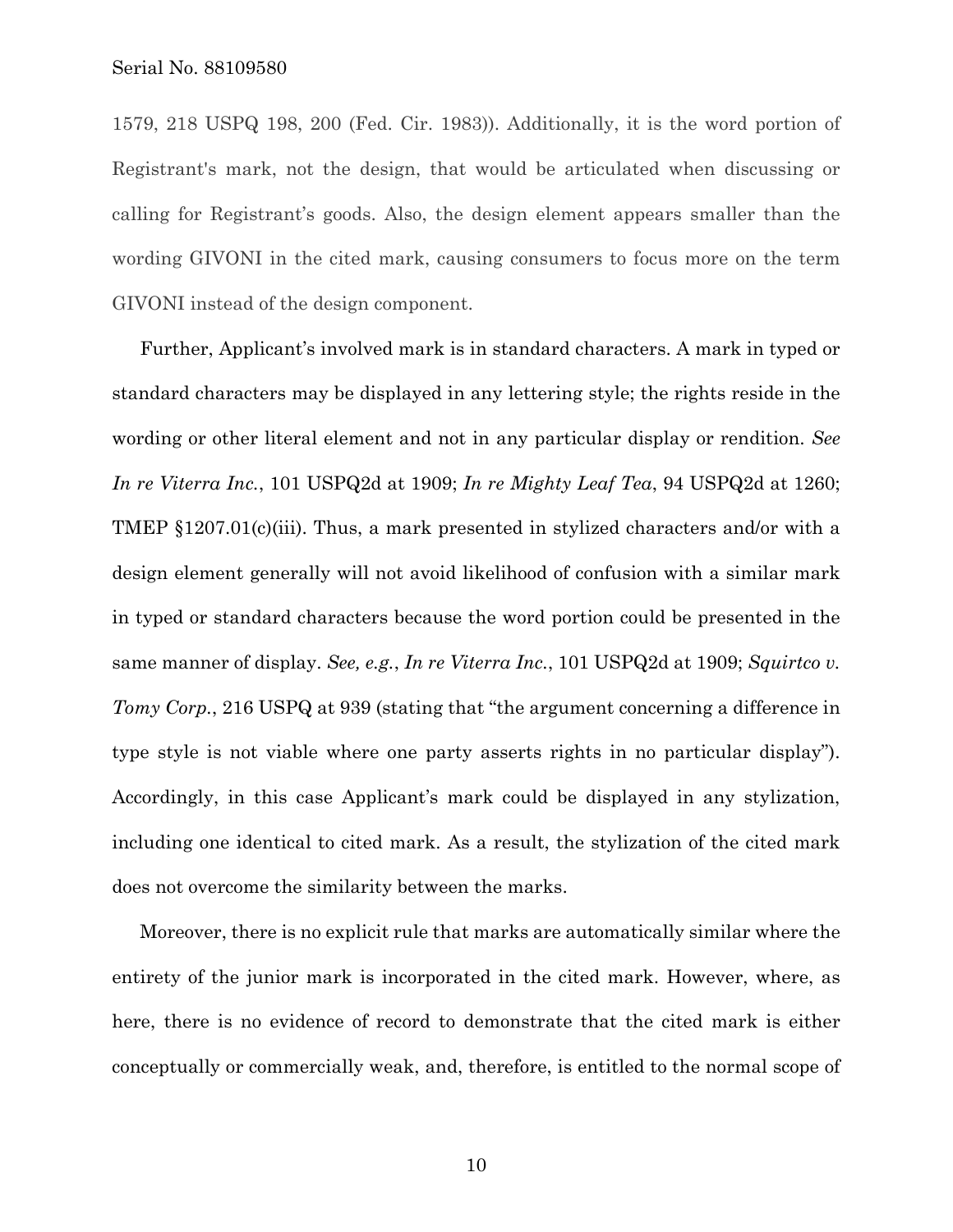protection accorded an inherently strong mark, the fact that Applicant's mark is subsumed by Registrant's mark only increases the similarity between them. This especially holds true where, as here, the marks are used on goods that are legally identical in part.

With respect to the meanings of the mark, the Examining Attorney submitted dictionary definitions of each mark that indicates that neither has a defined meaning.15 It would therefore be reasonable for an average consumer to perceive the marks as visually similar coined terms. Thus, to the extent a meaning will be ascribed to either mark, the marks are similar in connotation or meaning.

With regard to Applicant's contention that Registrant has abandoned its mark, we find that this is an improper collateral attack on the cited registration. As the Federal Circuit held when dismissing an applicant's contentions that the cited registered mark was no longer in use in *In re Dixie Rests., Inc.*, 105 F.3d 1405, 41 USPQ2d 1531, 1534 (Fed. Cir. 1997), "the present ex parte proceeding is not the proper forum for such a challenge." "[I]t is not open to an applicant to prove abandonment of [a] registered mark" in an ex parte proceeding; thus, the "appellant's argument . . . that [a registrant] no longer uses the registered mark . . . must be disregarded." *Id*. (quoting *Cosmetically Yours, Inc. v. Clairol Inc.*, 424 F.2d 1385, 165 USPQ 515, 517 (CCPA 1970). Thus, we have given no consideration to Applicant's abandonment argument.

 $\overline{a}$ 

<sup>15</sup> November 9, 2018 Office Action, TSDR pp. 9-14.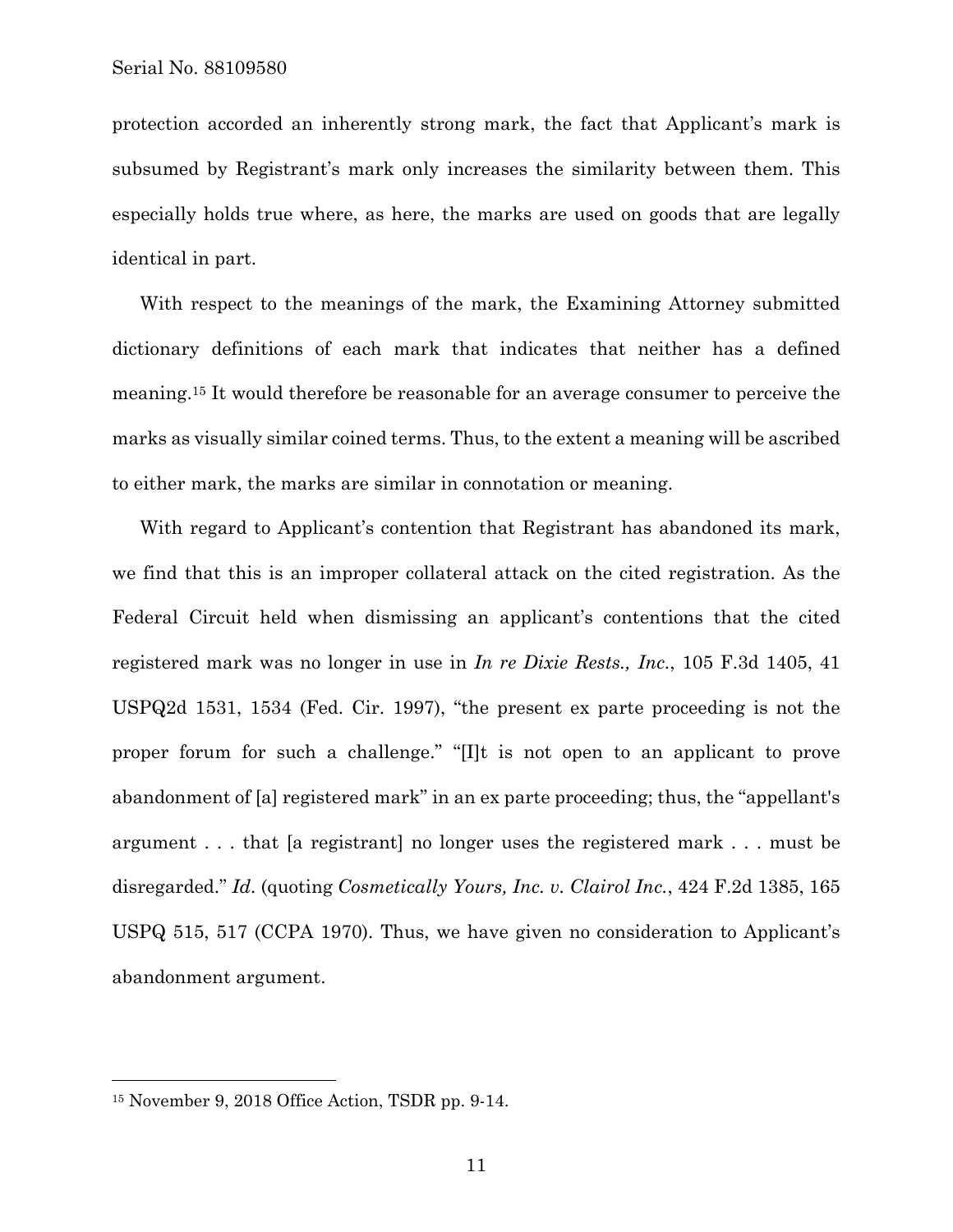$\overline{a}$ 

In sum, when viewing the marks in their entireties, we find that GIVON and

ចា GIVONI are far more similar than dissimilar. Moreover, given that Applicant's GIVON mark and the GIVONI portion of the cited mark are practically identical, we find the similar commercial impressions between Applicant's mark and the cited mark are sufficient to cause purchasers and prospective purchasers who then encounter the other's mark on the other's goods, to mistakenly believe that these products originate from or are sponsored by the same entity, particularly since the goods at issue are legally identical in part. *See Phillip Morris Incorporated v. Rothmans of Pall Mall Limited*, 180 USPQ 592 (TTAB 1973) and cases cited therein.

Accordingly, the first *DuPont* factor favors a finding of likelihood of confusion.

## **D. Nature and Extent of Any Actual Confusion**

Applicant points to the absence of evidence of actual confusion, the seventh *DuPont* factor, as weighing in its favor.16 We do not accord significant weight to Applicant's contention, particularly given that the involved application was filed based upon Applicant's assertion of a bona fide intent to use the mark. Moreover, while Applicant has submitted excerpts of its website displaying its identified goods under its involved mark, there is no evidence as to the length of time Applicant has been using its mark (presumably use commenced recently), nor is there any evidence

<sup>16</sup> Applicant's Appeal Brief, p. 13, 4 TTABVUE 14. Unlike in *In re Guild Mortg. Co.*, 912 F.3d 1376, 129 USPQ2d 1160, 1163-64 (Fed. Cir. 2019), as noted below, Applicant did not argue nor submit any evidence relating to the eighth *DuPont* factor, i.e., the length of time during and conditions under which there has been concurrent use without evidence of actual confusion. Accordingly, we have given no consideration to the eighth *DuPont* factor in our analysis.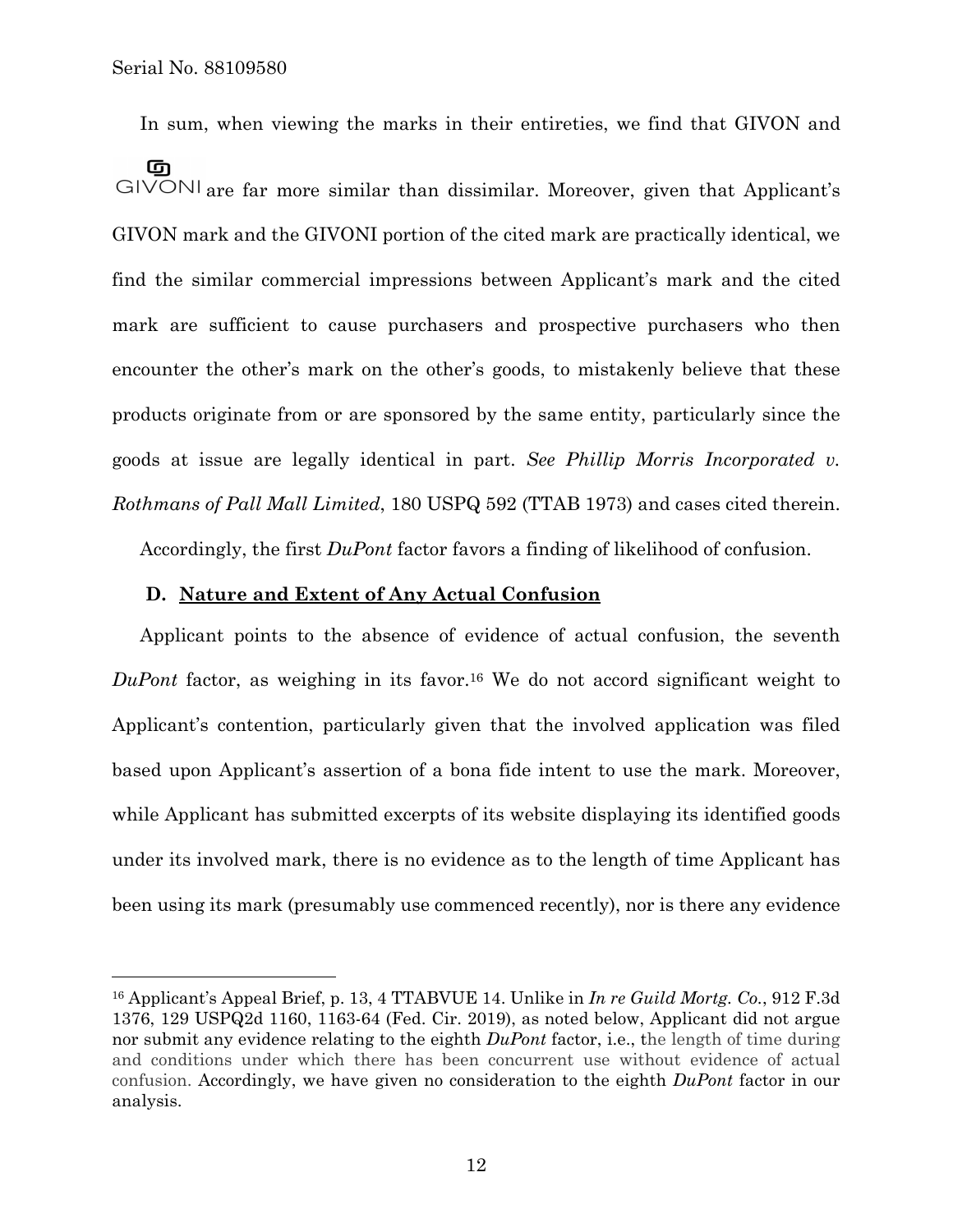as to the geographic reach, or the amount and extent of Applicant's sales of Applicant's identified goods under its involved mark.

The Federal Circuit has addressed the question of the weight to be given to an assertion of no actual confusion by an applicant in an ex parte proceeding:

With regard to the seventh DuPont factor, we agree with the Board that Majestic's uncorroborated statements of no known instances of actual confusion are of little evidentiary value. *See In re Bissett-Berman Corp.*, 476 F.2d 640, 642, 177 USPQ 528, 529 (CCPA 1973) (stating that selfserving testimony of appellant's corporate president's unawareness of instances of actual confusion was not conclusive that actual confusion did not exist or that there was no likelihood of confusion). A showing of actual confusion would of course be highly probative, if not conclusive, of a high likelihood of confusion. The opposite is not true, however. The lack of evidence of actual confusion carries little weight, [citation omitted], especially in an ex parte context.

*In re Majestic Distilling*, 315 F.3d 1311, 65 USPQ2d 1201, 1205 (Fed. Cir. 2003).

Accordingly, while examples of actual confusion may point toward a finding of a likelihood of confusion, an absence of such evidence is not as compelling in support of a finding of no likelihood of confusion. Thus, we cannot conclude from the lack of instances of actual confusion that confusion is not likely to occur.

Therefore, this *DuPont* factor is neutral.

## **II. Conclusion**

We have considered all of the arguments and evidence of record. We find that the Applicant's goods and the goods identified in the cited registration are legally identical in part, and are presumed to move in common channels of trade to the same or overlapping classes of consumers. We further find Applicant's mark and the mark in the cited registration are more similar than dissimilar, and no evidence of record establishes that the cited mark is so weak in connection with the goods at issue to